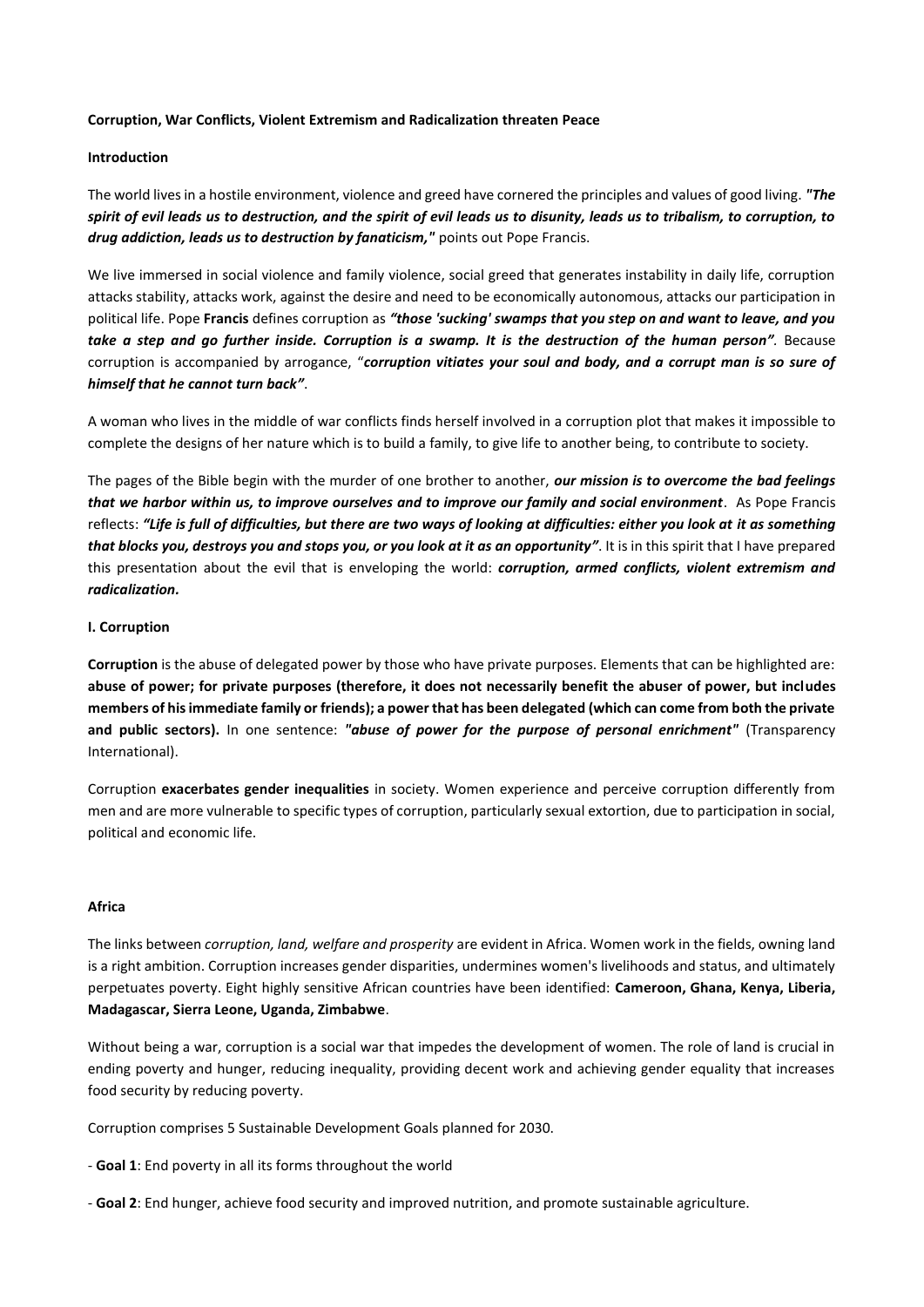- **Goal 5**: Achieve gender equality and stone all women and girls.

- **Goal 11**: Make cities and human settlements inclusive, safe, resident and sustainable.

- **Goal 16**: Promote just, peaceful and inclusive societies.

To own the land is a **real right**, which has two characteristics inscribed: the immediate character of the power that they grant to its holder over it and the *"erga omnes"* opposability, is an exclusive right. To exercise this domain, a title is required, which is a legal act that enables the acquisition of the domain.

To avoid corruption in land ownership is required:

That the administration, documentation and urban planning have a **good system of registration,** and transparent titles or documents of land for the granting.

Corruption is verified:

✓ at the time of land registration, increasing informal tenancy;

✓ when the will of inheritance is not recognized due to the custom that prevents women from inheriting land from their fathers;

 $\checkmark$  in land lawsuits, before unclear laws that require interpretation, or when formal laws vs. customary laws are opposed.

**Urban Planning** requires formalising the tenancy rights of those living in urban settlements. Programs to formalize tenancy rights must be transparent and incorporated, avoiding bureaucratic corruption. Countries need strong legal frameworks and oversight mechanisms to ensure investments in land for the benefit of local people.

*Land is the key asset for the majority of the world's poorest; it represents a guarantee for a future without poverty. Women's ignorance of their own rights is often at the root of lack of ownership.*

# **Latin America**

Corruption *affects economic growth, weakens respect for the regulatory framework and diminishes the efficiency of state institutions. It directly affects the equitable distribution of resources among the population, distorts the market, generates income inequality, and even affects social welfare programs either because of their low quality or because of the excessive price agreed upon.* 

**Latin America**, has gone through controversial stages, *the conquest of democracy is continuous*. Recently a wave of socialism and corruption has altered the development of the region. Only three of the 22 countries have remained unscathed. *Chile, Costa Rica and Uruguay*. The most important action against democracy has been perpetrated from **Brazil**. The **Odebrecht** company, as **Papa Francisco** points out, is the tip of an iceberg, along with the political power of President Lula, a great socialist. *They have altered democracy by financing candidates, altering the citizen vote and then collecting favours by altering the national economy*. *This mafia was not discovered in Latin America but in the United States, by a judge, before suspicious banking movements by a client, the Odebreacht company.* The owner of the company, Odebreacht, who is under arrest, confessed as an *effective collaborator*, discovered a system of private interests to achieve political power, even within an international strategy to convert socialist, if not communist, Latin American region. *Public services have become more expensive, affecting the citizen.*

Actualmente, *la confianza en la clase política está en un mínimo histórico*, *se ha deteriorado la estructura gubernamental y los derechos humanos. Además, la corrupción afecta los derechos de las mujeres, genera inseguridad ciudadana al alterar la estructura gubernamental.*

The corruption of the **judicial system** altered verdicts to the detriment of minors who had been raped and in the case of attempted femicide. The verdicts had a price.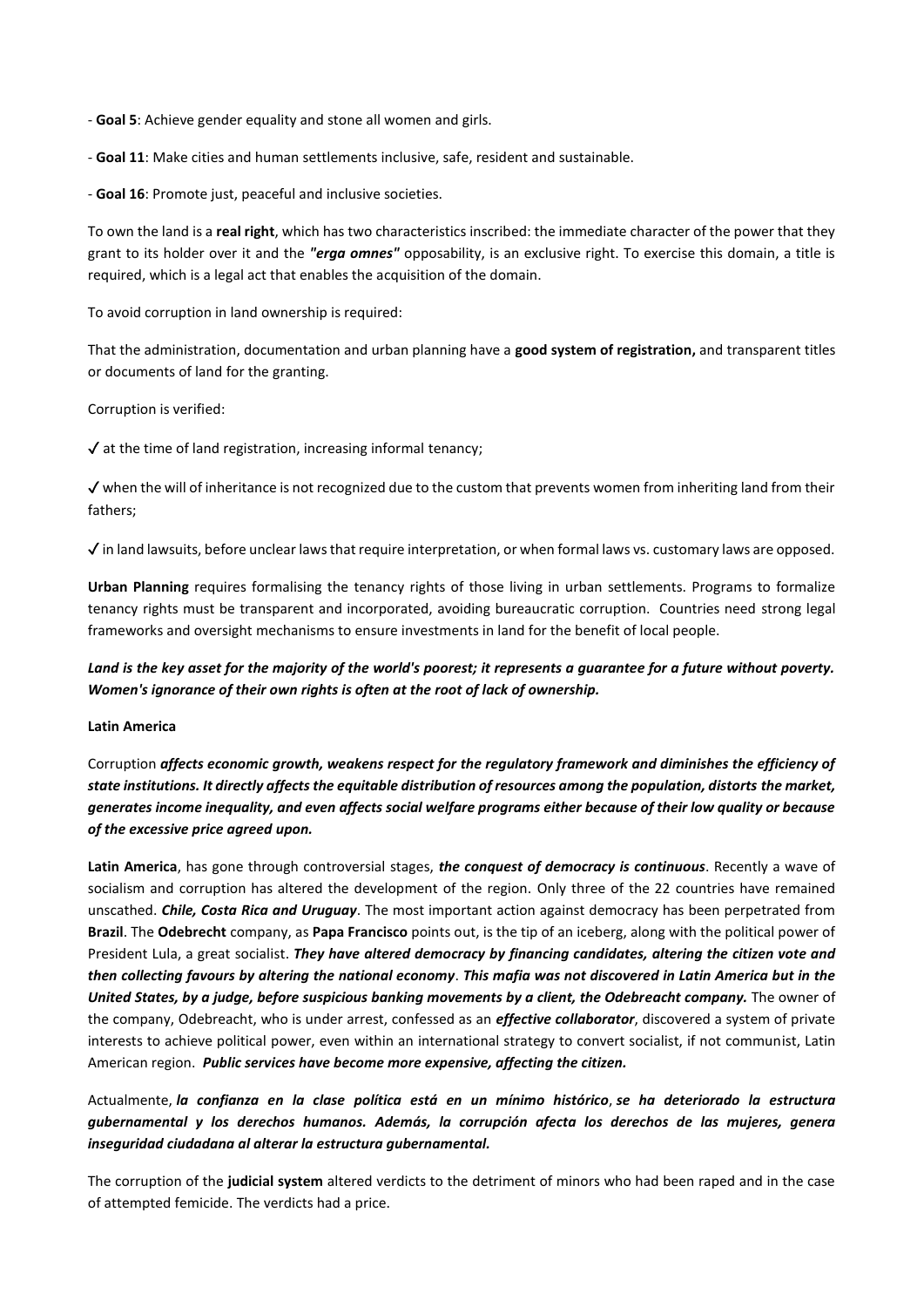In **Guatemala**, the president was elected with great enthusiasm and confidence for his campaign against corruption. After a short time, his family and friends are involved in corruption cases. As a reaction President Jimmy Morales expelled the Human Rights Representative, under the argument of national sovereignty.

Corruption distorts the vision of service that the state structure has, which is why many want the power to enrich themselves quickly. The state is a booty. Corruption is the prelude to the insurrection movements that lead to civil wars and even to armed conflicts where we all lose.

**Transparency International and Market Research Service** conducted a survey in 2016, in Latin American countries, giving this result:

**1**. Corruption is on the rise in **Brazil, Peru, Chile and Venezuela** (78% and 87%); Argentina and Guatemala (41% and 42%).

**2**. The most corrupt police and politicians are in **Venezuela** (73%), **Paraguay** (69%).

**3**. Governments have a poor performance and do not fight corruption (53%), for **Venezuela and Peru** (76% and 73%), in **Guatemala** only for 35% their government is doing a bad job.

**4**. Almost a third of public service users paid bribes, which is 90 million people in the 20 countries surveyed. **Mexico** and **the Dominican Republic** (51% and 46%).

**5**. The highest rates of bribery are seen in relation to health care and schools.

**6**. Few report corruptions and those who do suffer reprisals. Only 9% of respondents who paid bribes actually reported it to the authorities. 28% suffered negative consequences for reporting.

**7**. Seven out of ten citizens are willing to support actions against corruption, 70% of citizens have confidence in their actions: **Brazil** (83%); **Costa Rica** and **Paraguay** (both 82%).

The recommendations in the face of this situation are aimed at a **strong political will** to propose a radical change, to **prepare civil society** in the fight against corruption. Governments must involve **civil society** as part of their efforts to fight corruption; **strengthening the judiciary, transparency of the state** is of vital importance, **information** allows to overcome the lack of knowledge as well as, already happening, **eliminate political immunity** in cases related to corruption.

# **II. War Conflicts and the Status of Women**

**"Nothing is lost in peace. Everything can be lost through war**," said Paul VI before the beginning of World War II. Women, in particular, are called to follow John Paul II's exhortation commemorating the 50th anniversary of the beginning of this bloody war: **"It is necessary to build together the true civilization, which is not based on force, but is the fruit of victory over ourselves, over the powers of injustice, selfishness and hatred, which can disfigure man."** No war is the same as another; each one obeys exceptional situations and can only materialize in a specific space and time. Conflicts affect millions of people and the daily occurrence is the violation of human rights. At the base is this feeling of superiority over others and annihilating them.

# **In the different continents we have the following armed conflicts:**

# **Myanmar and the persecuted Rohingya ethnicity**

The Republic of the Union of Myanmar (Myanmar / Burma) has an estimated population of 51 million on a territory of 675 000 km2. It is the largest country in Southeast Asia. It has lived more than 50 *years of military dictatorship*.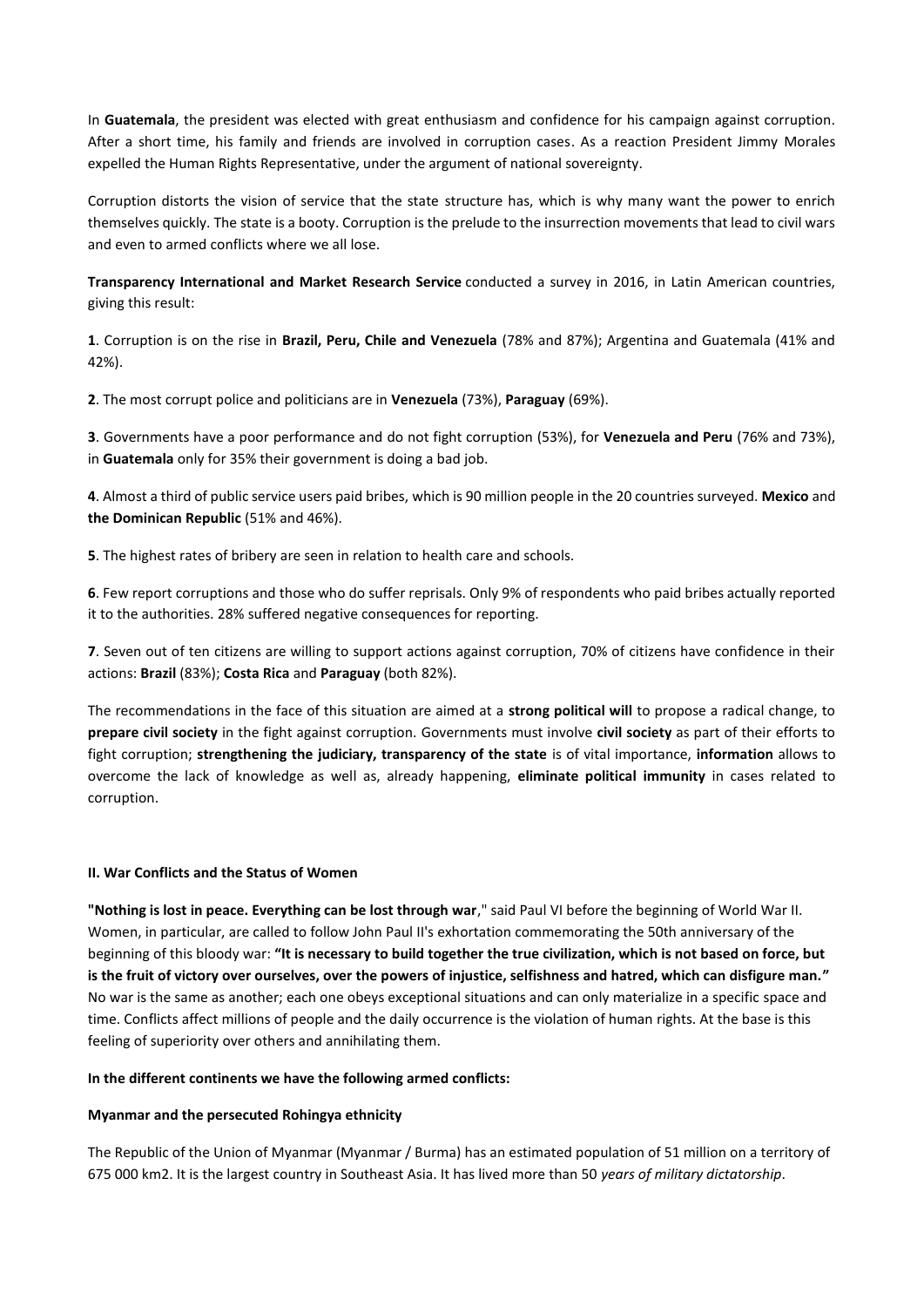Since March 2011 it has begun a process of democratisation, political prisoners have been released, freedom of expression has improved, economic reforms have been initiated. **Myanmar / Burma** still faces important challenges. It needs to ensure sustainable peace with its many armed ethnic groups, as well as violence between Buddhist and Muslim communities in the country. **26% of the country lives below the national poverty line despite growth in Gross Domestic Product (GDP) of 7.5%.** Natural resources, including their diversity of flora and fauna, are particularly vulnerable to natural disasters and climate change.

The greatest risk to the reform process *is intercommunal violence that apparently began in Rakhine State in 2012* and spread to other parts of the country in early 2013. *In 2015, hate speech and religious intolerance were increasingly used as a political tool to incite hatred. The situation of the stateless Rohingya is delicate with regard to their human rights and the humanitarian issue that has implications for Myanmar's neighbours and the wider region - Bangladesh, Thailand, Malaysia and Indonesia* - which hosts thousands of Rohingya asylum seekers. Since August 2017, the upsurge in violence in Myanmar has driven more than 600,000 people to **Bangladesh** in search of safety. Entire villages were burned and hundreds of people killed as half a million fled as fast as they could from the **Rakhine** region.

Subsequently, **Myanmar and Bangladesh** agreed to repatriate the Rohingya to their country of origin.

**The European Union** is disbursing **huge funds on gender perspective** and, in particular*, increased participation of girls and women in education, an active and proactive approach to empowering effective female participation in education, including within teachers.*

# **Afghanistan**

Since the 1970s, violence has taken over this country. Every day it expands, having become the second most dangerous country in the world and the Afghan people are the second country with the largest refugee population in other countries.

*The situation of women is serious, for 16 years there has been support for gender equality in Afghanistan.* Afghan women have more and more demands, they have improved their access to public services and treatment by their male partners. *Women's networks are flourishing in urban areas, drawing on the experiences of civil society in neighbouring countries, particularly Iran. A gender perspective is being introduced into policy development, as well as the approval of the national programme for women's economic empowerment.* However, the integration of women in decision-making remains limited at both institutional and base levels. At the institutional level, participation is often presented in terms of quotas of seats reserved for women in Parliament.

However, *participation in decision-making is limited; many barriers remain for women. Access to work, health, education and justice, including mistrust and opposition from communities. Efforts and proposals, however, require generational change and prolonged support for Afghan women.*

# **Syria**

The war in **Syria** is almost 7 years old, more than 5 million people are refugees outside its borders. *In 2017 many cities like Aleppo were liberated from the Islamic State and their former inhabitants have been able to rebuild their lives. Three conferences have been held in Syria, the last one, in which I participated, was held in April 2018 in Brussels, at the headquarters of the European Commission. Syria is a broken society that lives in terror with the least sustenance.*

Recently, at the United Nations General Assembly, **Federica Mogherini** declared **"No one will win neither war nor peace without a negotiated political solution".** *The Brussels Conference strongly supported the political transition needed to enable the safe return of refugees, providing a stage for Syrian women, youth and civil society to build the country's future.*

*Recently, however, violence and human suffering have increased in Syria, and the military escalation of the parties to the conflict has increased alarmingly*. The civilian population bears the brunt of the suffering caused by the conflict,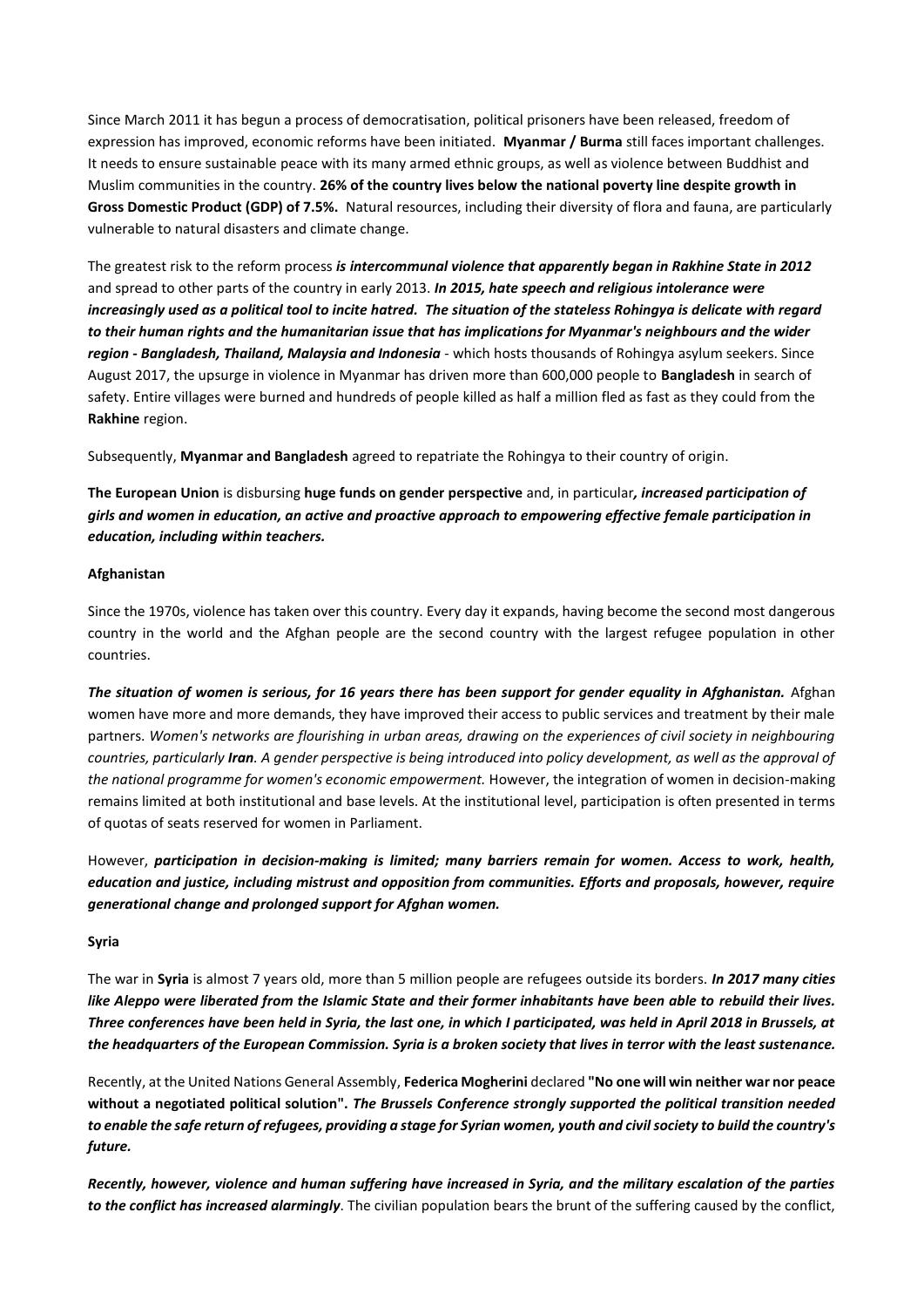including gross, consistent and flagrant violations of international humanitarian law (IHL) and human rights, in particular: *deliberate and indiscriminate attacks on civilians and civilian infrastructure, continued and informed use of chemical weapons, forced displacement, arbitrary detention, enforced disappearances and torture, including sexual exploitation and abuse and gender violence.* More than 12 million people have been displaced, including more than 5.6 million refugees living in neighbouring countries and 6.6 million displaced within Syria. Nearly 13.1 million people, almost half of whom are children, are in urgent need of humanitarian assistance and protection within the country.

*The Conference agreed that a greater focus is required to support long-term reform and development in a sustainable manner*. It is essential to support health and education, economic development, job creation and integration into labour markets for both host communities and refugees, especially for vulnerable groups such as women and youth. *The Conference underlined the essential need to reach out to all children and young people, who will one day play a key role in the recovery and reconstruction of the region, with quality education and skills training*. It expressed support for targeted resilience programming and increased allocations to women and girls. Extremely vulnerable refugees and host communities will continue to need support through cash assistance and improved social protection mechanisms. Resettlement was recognized as an essential protection tool for refugees at higher protection risks and highlighted its importance, along with other legal ways, in providing safe and dignified access to security beyond the immediate region.

## **Iraq**

Years of conflict in the country and the offensive to cities like **Mosul** and **Fallujah**, under the control of the **Islamic state**, have made headlines while leaving millions of civilians besieged and forced to flee their homes.

# *The military offensive against Da´esh ended on 10 December 2017 and the humanitarian emergency continues with 2.6 million people still internally displaced. The situation of ethnic and religious minorities remains a serious concern.*

*Critical human rights problems persist, especially in the areas of enforced disappearances, prevented or forced returns and destruction of property of internally displaced persons, lack of due process and fair trials, as well as violence related to sexual conflicts.* The use of the **death penalty** continues, and **torture** continues to be widespread in police detention centres, interrogation cells and prisons. *Journalists have been harassed and killed, particularly in areas controlled by Da'sh. Accusations of corruption are frequent and impunity prevails*. Lack of transparency, information and government access makes it difficult to assess the magnitude of many of the reported human rights problems.

The European Union follows the policy of protection of civilians in conflict zones, protection of ethnic/religious minorities, national and social reconciliation, independence of the Iraqi High Commissioner for Human Rights, transparent law enforcement and the elimination of gender-based violence. *Iraq has been requested to adhere to the fundamental principles of international human rights law and to subscribe to the Rome Statute*.

It also supports Prime Minister Al-Abadi in implementing his reform programmes that address widespread corruption and poor public service delivery. **The government's engagement with civil society organisations and local NGOs in drafting laws such as Protection from Family Violence** is a very good result, and changes to the personal status law that would have lowered the marital age for women following external pressure have been rejected.

# *The UN Security Council with Resolution 2379 has created an independent body of investigations into Da'esh war crimes, crimes against humanity and genocide. The aim is to collect evidence.*

### **The conflict between Israel and Palestine**

This problem, which dates back to the early 20th century, has left 5 million Palestinian refugees. *One of the longest lasting historical conflicts while facing a difficult solution.*

*Israel and Palestine are living years of conflict, it seems irreconcilable. However, they will have to find the way to walk together. The international community is working to support civil society on both sides so that, following the*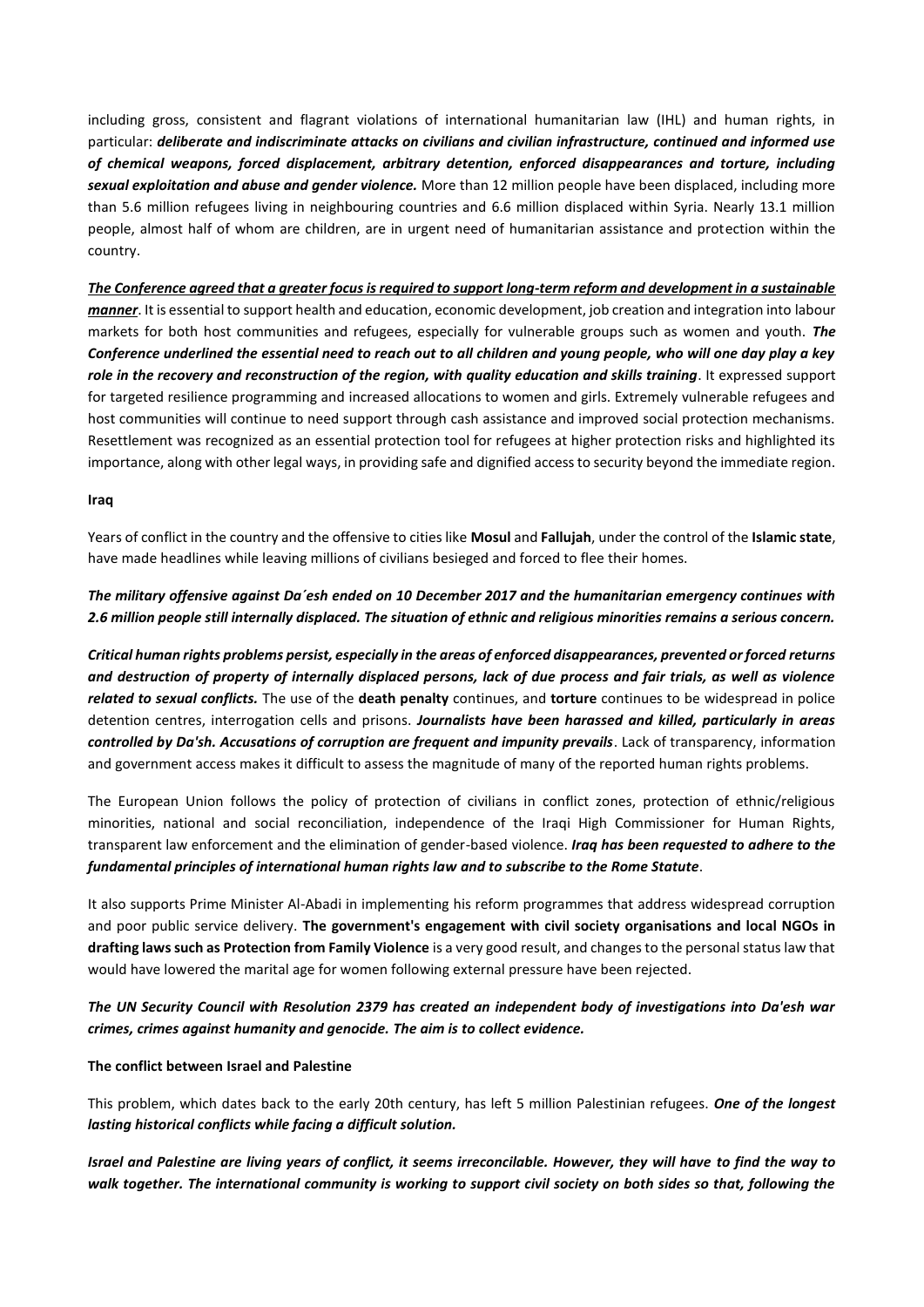# *example of decades-long wars in European countries, we have come to work together in peace, security and mutual recognition.*

Peacebuilding programmes, projects run by Israeli and Palestinian civil society organisations, these programmes have worked during the most difficult years, sometimes filled with violence, despair and hatred, because people fundamentally want an antidote to violence, they want hope and tolerance.

*The European Union's Peacebuilding Initiative promotes peace, hope and tolerance, opposes extremism, hatred and violence. Peace is both top-down and bottom-up. Learn and get used to working together, as neighbours as well as sharing the city of Jerusalem. Facing problems of all kinds from sanitation, health and city management with environmental methods.*

**Central African Republic**

*An enmity initiated in the 2004 civil war in addition to the peace treaties that were signed in 2007 has caused displacement, reaching 450,000 refugees. Attempts have been made to re-establish peace through elections.* 

*The Central African Republic is a country with a Christian majority, but with an important Muslim minority, they lived together in peace until the arrival to power of the armed group Seleka.*

*Religious rhetoric for political purposes was the beginning, according to the UN, towards genocide. The Selena group is made up of: The Union of Democratic Forces for Unity (UFDR), the Union of Republican Forces, and the Convention of Patriots for Justice and Peace, as well as mercenaries from Sudan, Niger and Chad. They are mainly of Muslim religion and their targets are Christian neighbourhoods. The counterpart are the Christian defense groups.*

*Sexual violence and child soldiers are added to all the negative consequences of a war.*

**Nigeria**

**It started in 2002. The year 2009 marks the beginning of violence that left more than 3,500 dead and serious economic consequences.** The displacement of Nigerians, fleeing the war, has exceeded one million people, becoming a refugee crisis. Women are the most affected by violent conflicts, however, they are largely excluded from peace-building and conflict resolution processes due to factors such as patriarchy, ignorance and other socio-cultural impediments.

*Projects such as those of the European Union aim to empower mentors in peacebuilding in their communities, as well as to transfer acquired knowledge to other women. One testimony refers to drug use and sexual harassment. The women of Nigeria are convinced "that it is important for women to contribute to the building of peace. The world is changing and development is hindered where there is no peace. They made a silent march calling for change. "After demonstrations and support visits to neighbourhood chiefs and security agents, the places where drugs and illegal substances were sold were closed. In my community, cases of drug abuse and rape have decreased significantly and peace has been restored," says Namiyu Bala (61-year-old peace mentor in Gombe State).*

### **South Sudan**

*A civil war started in 2013 with an attempted coup d'état. Food shortages, looting and violence are the characteristics of this tragedy. In 2016, the United Nations High Commissioner for Human Rights presented a report on the increase in sexual violence in the country. The United Nations has verified in five months in 2015, more than 300 cases of rape.*  **Sudan** is also the second largest refugee host country in Africa, due to its ongoing internal conflicts, has the second largest population of internally displaced persons in the continent, estimated at 3.2 million*. Some 7.1 million people in Sudan, including many refugees, asylum-seekers and internally displaced persons, are in need of humanitarian assistance.*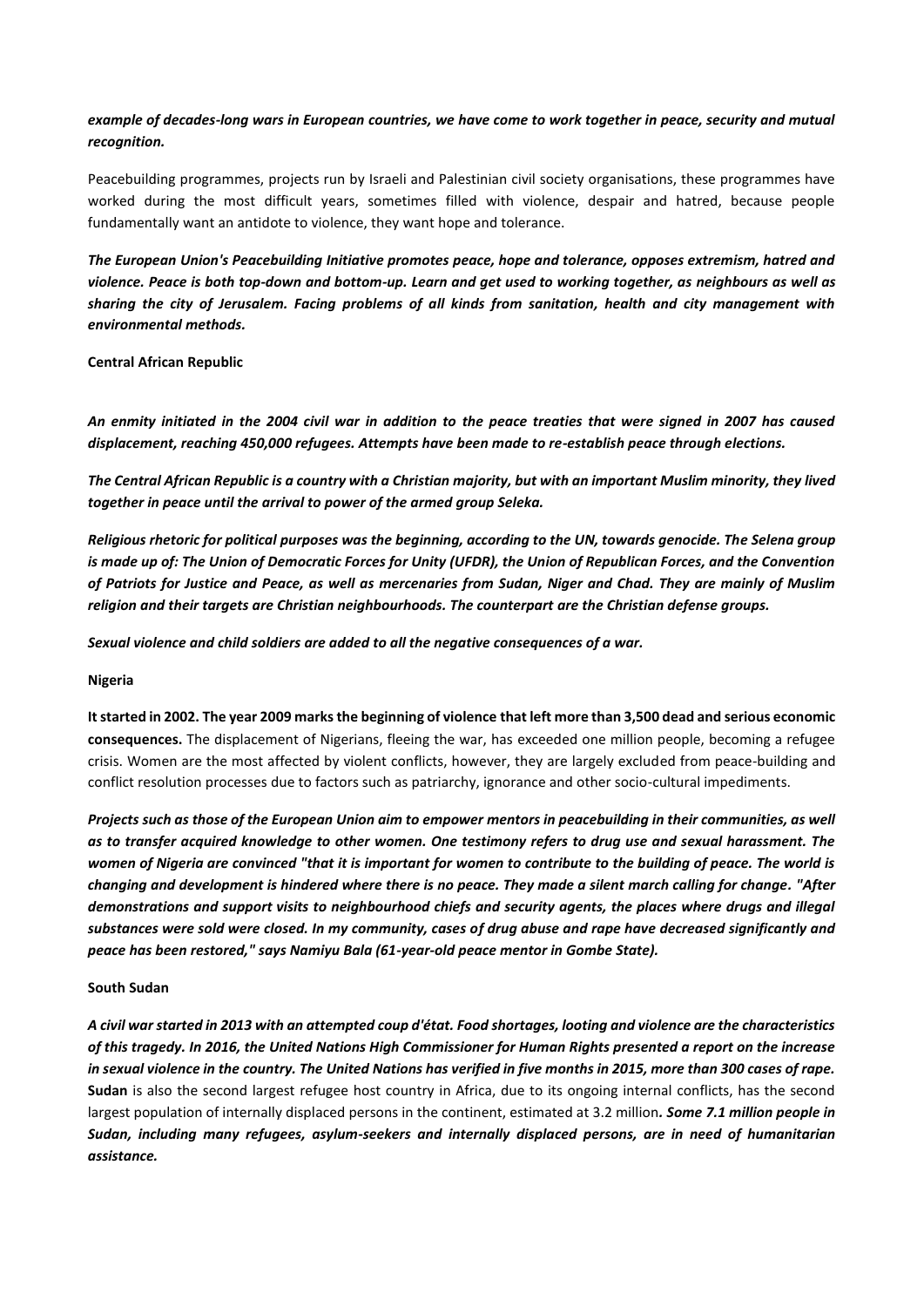### **Burundi**

*The ethnic conflict between 1993 and 2005, generated a civil war, with more than 300,000 dead, displaced*. In 2015, other acts of violence before the presidential elections, new displacements to *Tanzania or the Democratic Republic of Congo. Women and children are the most affected, together with the Burundian authorities' impediment to the displacement of their citizens, closing borders or installing controls, as well as threats to their freedom of movement.*  Burundi is a very fragile state that does not manage to develop due to the high birth rate, it has climate instability problems that aggravate the food situation. The health of mothers and children is in emergency.

#### **Yemen**

*The civil war of 2015 after a coup d'état in 2014 is the beginning of the war that has widened the gender gap, women, especially rural women and girls, live in the worst conditions.*

*In 2004, Yemen ranked 126 out of 144 countries in the UNDP Gender Development Index, with only 29 % of adult women literate compared to 69% of men. 52% of girls do not complete primary school, compared with 18% of boys.*

*The fertility rate in 2003 was 5.8 children per woman. Early marriage represents another major obstacle to gender equity. Women are confined only to domestic chores and agriculture: more than 70% of agricultural work is done by women.*

Economic decisions and relations with the outside world remain the domain of men. *Customs are maintained and domestic violence is increasing. The lack of female participation at all levels of society will continue to be marginalized and even more in the political arena.*

#### **Colombia**

After four years of high-level negotiations, the Colombian government and FARC guerrilla rebels signed a peace agreement in November 2016. To implement it, the country must now deploy significant financial resources, institutional and human, to address the inequalities that sustained the conflict. This conflict has lasted five decades.

#### **Venezuela**

*Venezuela faces a major political, economic and social crisis, with hyperinflation, acute shortages of food, medicine*  and other basic goods and one of the highest homicide rates in the world. The opposition has been organizing widespread protests against the increasingly totalitarian policies adopted by Maduro's government. Dozens of protesters have been killed. The July 2017 election of an all-powerful Constituent Assembly closed almost all remaining democratic spaces, leading to widespread condemnation in the region and around the world. The displacement of more than two million Venezuelans to the Latin American bordering countries has been verified and continues.

### **Mexico**

*Mexico's judicial institutions are no match for the widespread corruption and powerful transnational cartels that dominate parts of the country.* The years of an over-militarized "war against drugs" and the proliferation of criminal racquets have destabilized the country and its neighbours, forcing thousands of refugees and migrants to risk their lives fleeing through Mexico from "Northern Triangle" to neighbours like Honduras, El Salvador, and Guatemala. Crisis Group focuses on addressing transnational crime, high-level corruption, trafficking and migration, with a special emphasis on the effect they have on children, women and other vulnerable groups.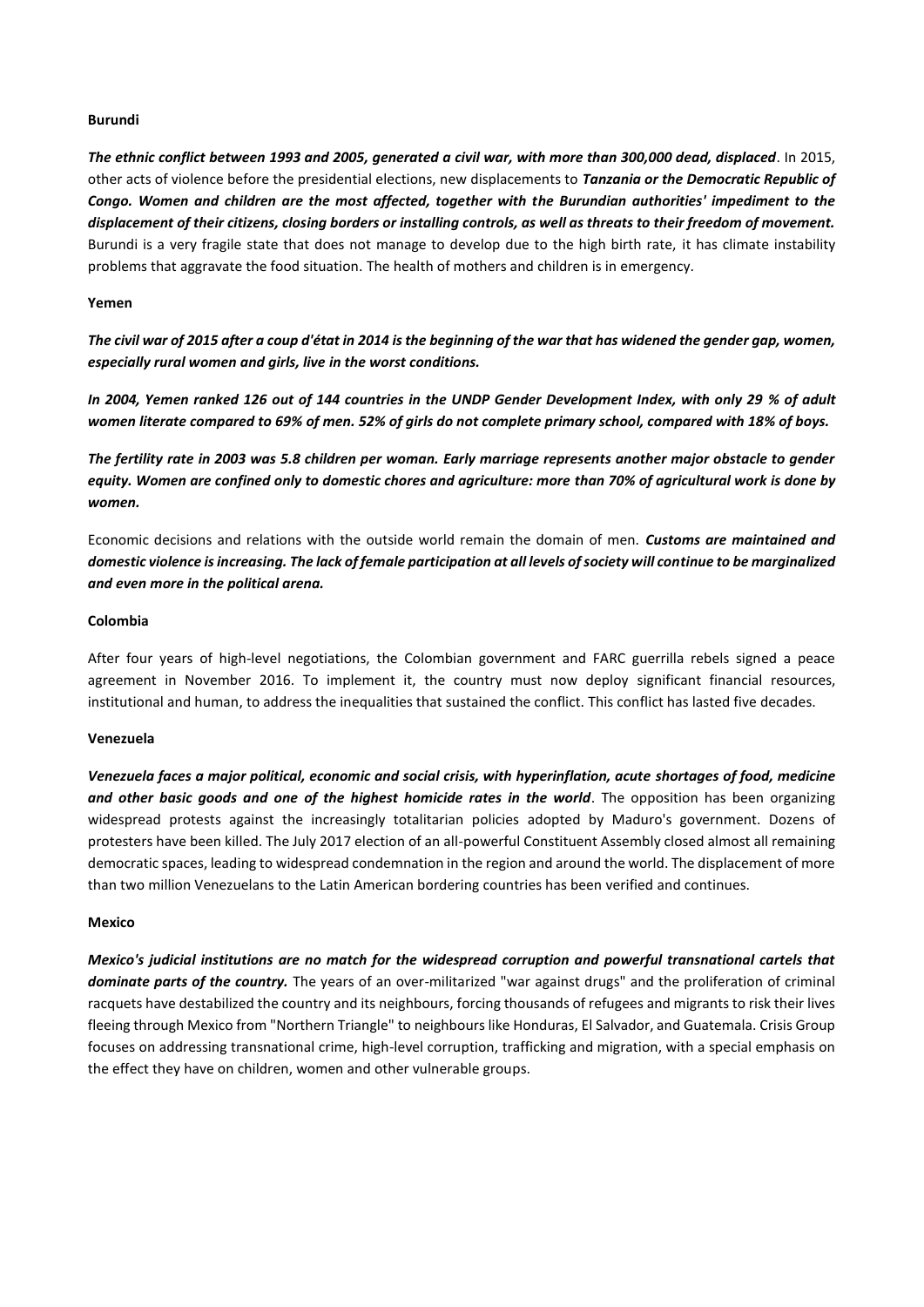### **III. Violent Extremism and Radicalization**

*Violent extremism is an affront to the purposes and principles of the United Nations. It undermines international peace and security, human rights and sustainable development. No country or region is immune to its effects.* 

*The United Nations regards it as a conduit to terrorism. It is considered a clear phenomenon without a clear definition.* 

*In recent years, terrorist groups such as the Islamic State of Iraq and the Levant (EIIL), Al-Qaida and Boko Haram have shaped the image of violent extremism.*

*With a message of religious, cultural, social intolerance, with the occupation of territory and the use of social media for real-time global communication of their ideas and exploits, it calls into question the common values of peace, justice and human dignity.*

*The spread of violent extremism has further aggravated an unprecedented humanitarian crisis that already extends beyond the confines of a given region. Millions of people have left territories controlled by terrorist groups and violent extremist groups. Migration flows have increased outside and into conflict zones, and include those seeking security and those attracted to the conflict as foreign terrorist combatants, further destabilizing the affected regions. While the Plan of Action has been formulated in this context, its objective is to address violent extremism in all its forms and wherever it occurs.* 

*Nothing can justify violent extremism, yet it arises from situations of grievance, real or perceived injustice, the promise of empowerment and radical change (United Nations).*

*Indeed, their messages have been heard by more than 30,000 foreign terrorist combatants from more than 100 Member States to travel to the Syrian Arab Republic and Iraq, as well as to Afghanistan, Libya and Yemen. With the emergence of a new generation of groups, there is a growing international consensus that such counter-terrorism measures have not been sufficient to prevent the spread of violent extremism. Violent extremism includes a broader category of manifestations and there is a risk that an amalgamation of the two terms will lead to justification for too broad an application of counter-terrorism measures, including against forms of conduct that cannot be described as acts of terrorism.*

*Security Council resolution 2178 (2014) ensures the link between violent extremism and terrorism.*

*Prevention: "violent extremism, which can lead to terrorism" requires collective efforts, including:*

- *- the prevention of radicalization,*
- *- recruitment and*

*- the mobilization of people towards terrorist groups to become foreign terrorist combatants.* 

*The United Nations Global Counter-Terrorism Strategy and its Plan of Action follow a practical approach to preventing violent extremism. Each country will define each of the terms according to its own reality.* 

### *Prevention has four pillars:*

- *a. to address the conditions conducive to terrorism;*
- *b. to prevent and combat terrorism;*

*c. to enhance the capacity of States to prevent and combat terrorism, and to strengthen the role of the United Nations system in that regard; and* 

*d. to ensure respect for human rights for all and the rule of law in the fight against terrorism.*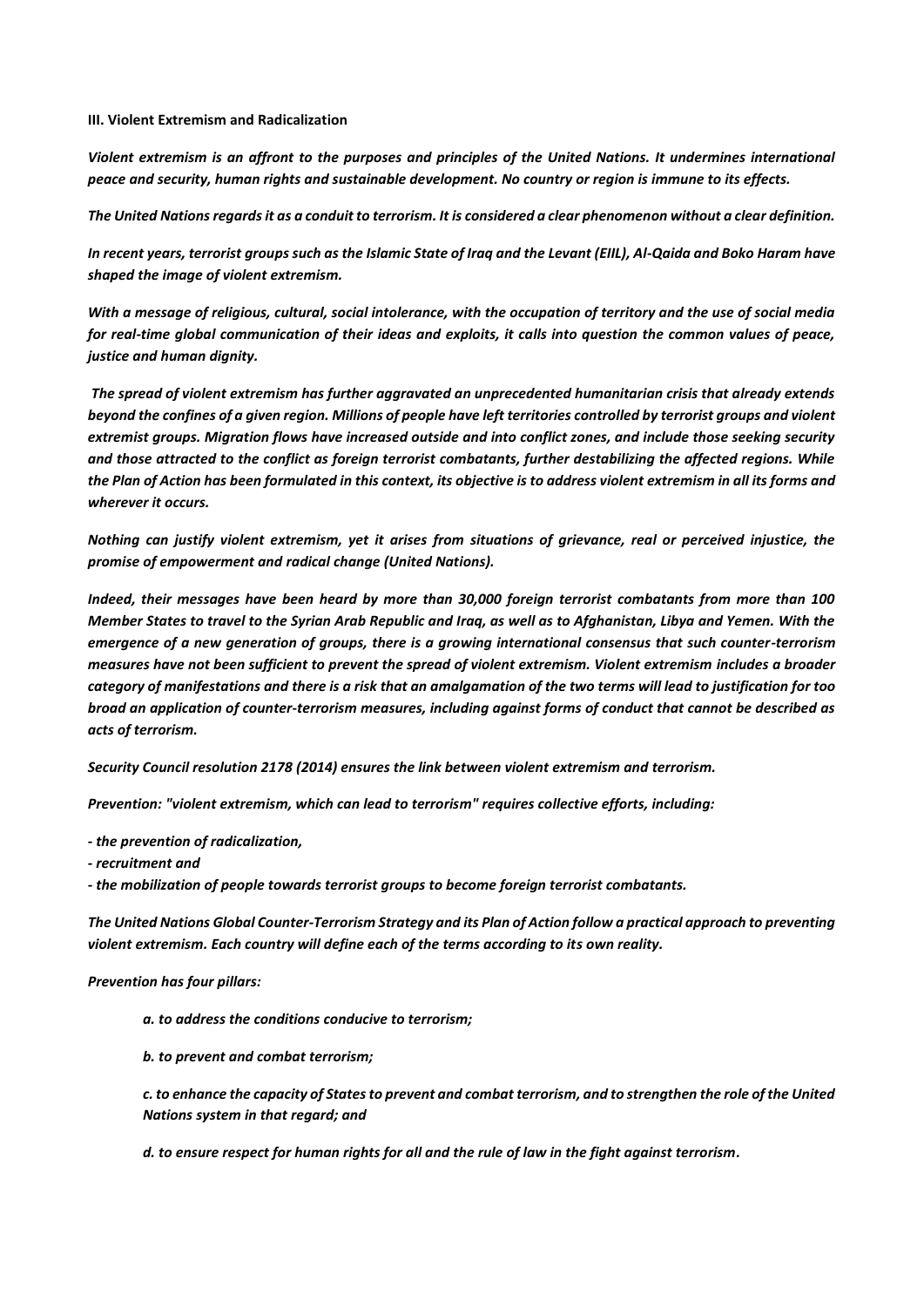#### *Youth in radicalization and how to Recover them*

*Young people, who constitute the majority of the population, are an important resource and must be empowered to contribute to the political and economic development of their societies and nations. To do so, they need a positive vision of their future along with a real opportunity to realize their aspirations and possibilities.*

Last week the **European Parliament's Gender Committee** met with four experts to discuss the issue of radicalisation. The "**capture of our young people**" is done individually, knowing their inclinations, the abductors study young people with tendencies of social activities, those who have been sexually abused, those who have anger and desire for revenge, invite them to adhere to their ideology. It is a treatment based on feelings and ideology.

Use the feelings to lose confidence in other human beings, also towards their parents.

Only parents can recover it by understanding what the promise has been. The Mothers have developed a strategy called the "**Magdalena de Proust**", meaning to achieve emotional contact with their children.

The *Jihadists* have offered them a new community, a sacred grouping. Recover them by resorting to their childish emotions, to micro episodes so that their feelings resurface before being recruited: *their favourite music, their favourite cake, their video of their childhood. Get the emotional reactivation of the child in the young man when he discovers his bond, his relationship, to break the protection he had placed in the jihadist world. The dehumanization of the jihadist goes through the detachment: it is the individual who disappears; it is necessary to recreate his body, his family, his emotions. There are 20% of failures, it is possible to recover a young person not an adult.*

## **Gender equality and women's empowerment.**

The empowerment of women is fundamental to achieving sustainable peace, as is considered in the Plan of Action of the United Nations and appears in all the actions of this organization, as well as of the European Union. It is no coincidence that societies with better gender equality indicators are less vulnerable to violent extremism.

**Security Council resolution 2242 (2015)** considers that the protection and empowerment of women should be a central part of strategies designed to counter terrorism and violent extremism. The recommendations are:

a) Incorporate a gender perspective in all efforts to prevent violent extremism;

b) Invest in gender-sensitive research and data collection on the role of women in violent extremism, including the identification of factors that lead women to join violent extremist groups and the impact of counter-terrorism strategies on women's lives, in order to develop specific evidence-based policy and programmatic responses;

c) Include women and other underrepresented groups in national law enforcement and security agencies, including terrorism prevention and response frameworks;

d) Develop the capacity of women and civil society groups to participate in prevention and response initiatives related to violent extremism;

e) Ensure that a portion of all funds dedicated to combating violent extremism are intended to projects that address or empower women's specific needs, as recommended in my recent report to the Security Council on women and peace and security.

Quality education that prepares them for life, as is foreseen in the right to education. Education should include the teaching of respect for human rights and diversity, the promotion of critical thinking, the promotion of media and digital literacy, and the development of socio-emotional and behavioural skills that can contribute to peaceful coexistence and tolerance.